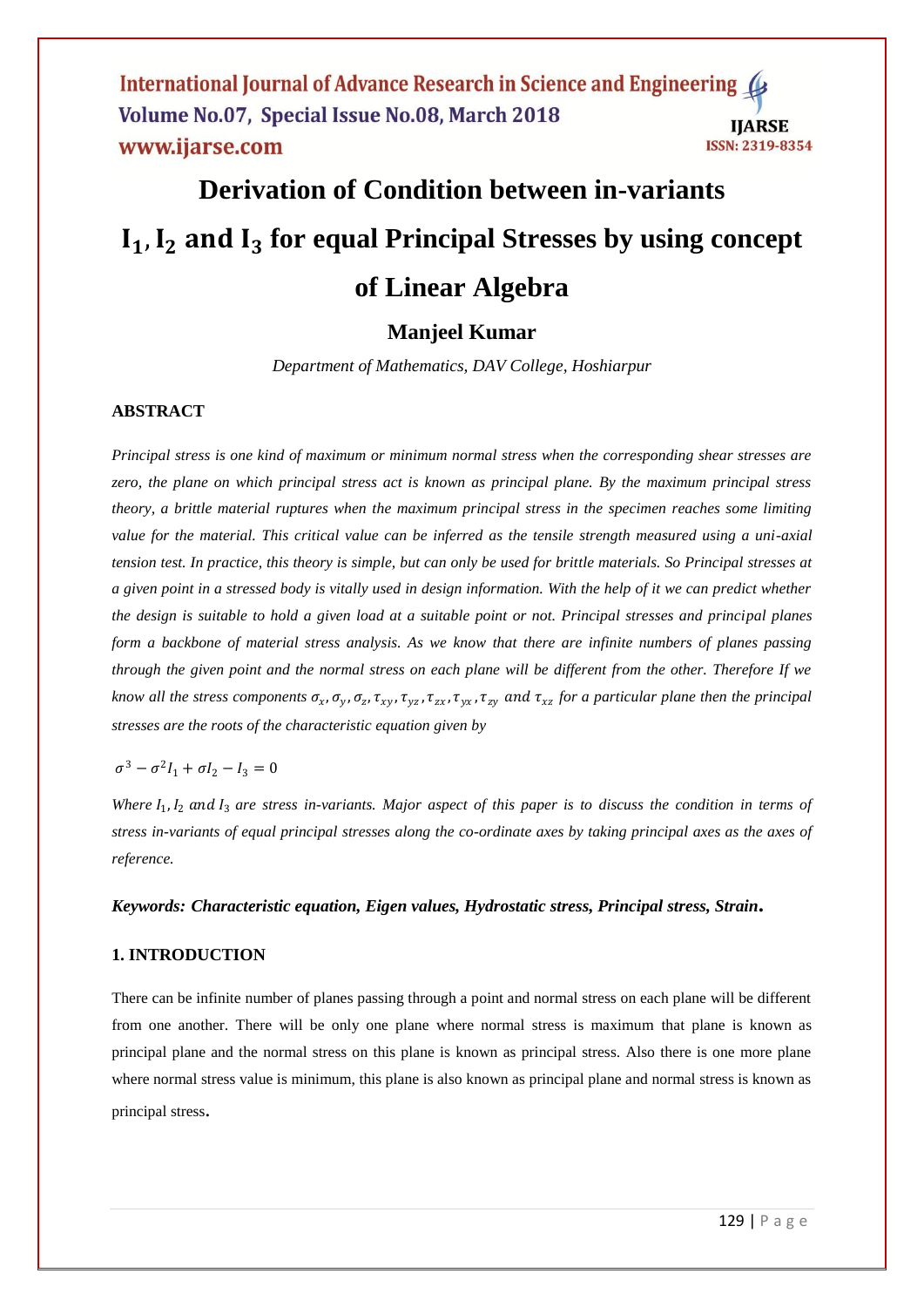## **2. BASIC TERMINOLOGY**

For the three- dimensional stress analysis, there are three components of normal stresses denoted as  $\sigma_x$ ,  $\sigma_y$ ,  $\sigma_z$ while there are six shear stress components denoted as  $\tau_{xy}$ ,  $\tau_{yz}$ ,  $\tau_{zx}$ ,  $\tau_{yx}$ ,  $\tau_{zy}$  and  $\tau_{xz}$  as shown in the Fig.2.1. There are three planes of zero shear stress exist, that these planes are mutually perpendicular, and that on these planes the normal stresses have maximum or minimum values.





As the stress components are the roots of the characteristic equation

$$
\begin{vmatrix} \sigma_x - \sigma & \tau_{xy} & \tau_{xz} \\ \tau_{yx} & \sigma_y - \sigma & \tau_{yz} \\ \tau_{zx} & \tau_{zy} & \sigma_z - \sigma \end{vmatrix} = 0.
$$
  
Or  $\sigma^3 - \sigma^2 I_1 + \sigma I_2 - I_3 = 0$  .......(i)  
Where  $I_1 = \sigma_x + \sigma_y + \sigma_z$   
 $I_2 = \sigma_x \sigma_y + \sigma_y \sigma_z + \sigma_z \sigma_x - \tau_{xy} - \tau_{yz} - \tau_{zx}$   
 $I_3 = \sigma_x \sigma_y \sigma_z + 2\tau_{xy} \tau_{yz} \tau_{zx} - \sigma_x \tau_{yz}^2 - \sigma_y \tau_{zx}^2 - \sigma_z \tau_{xy}^2$ 

#### **3. DERIVATION OF CONDITION**

By considering the planes of zero shear stress as the coordinate planes and normal to them as the coordinate axes which are the directions corresponding to optimal normal stress. Now, all the shear components become zero i.e.  $\tau_{xy} = \tau_{yz} = \tau_{zx} = \tau_{yx} = \tau_{zy} = \tau_{xz} = 0$ .

Therefore above expression reduced to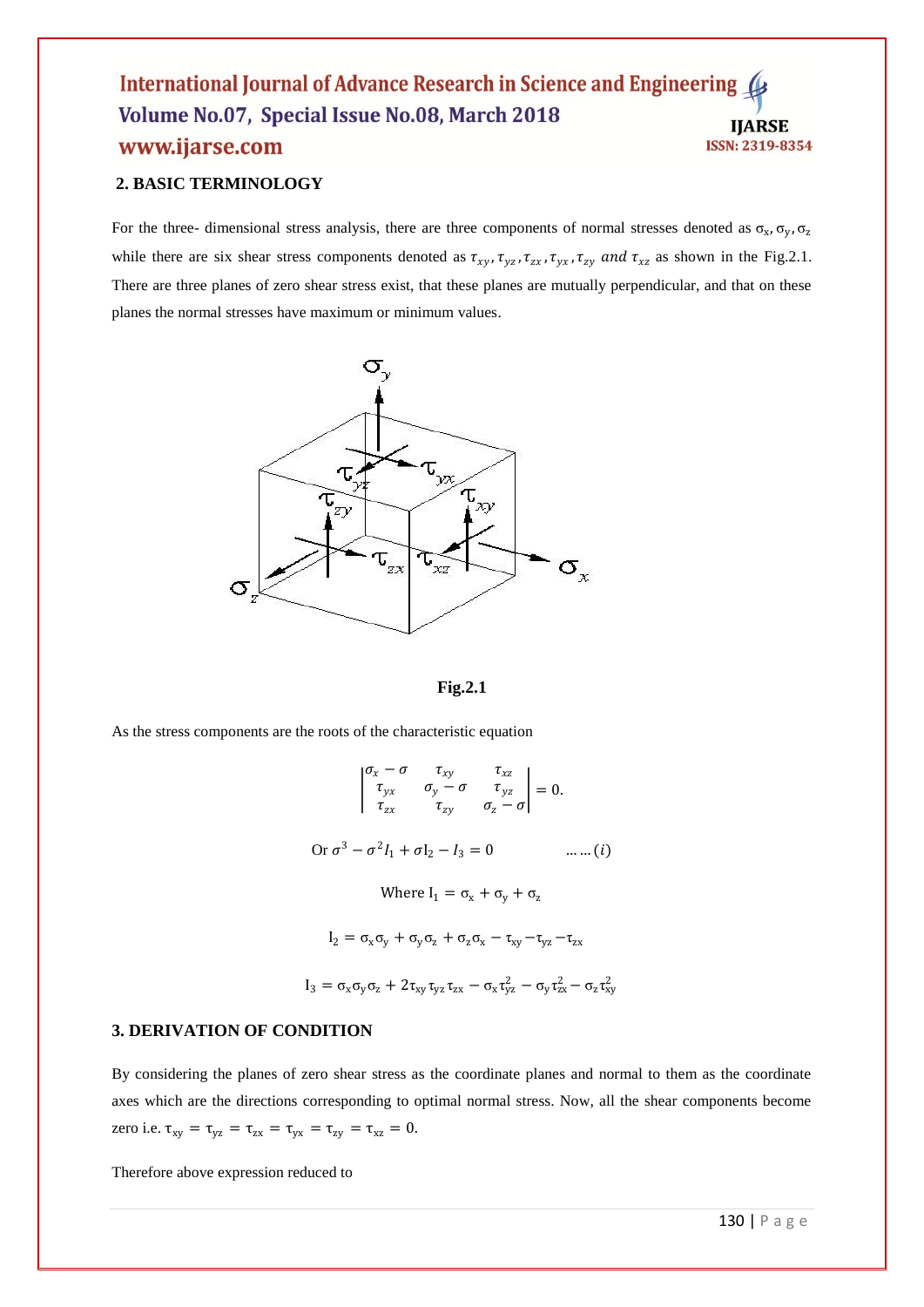$$
I_1 = \sigma_x + \sigma_y + \sigma_z \qquad \qquad \dots \dots (ii)
$$
  
\n
$$
I_2 = \sigma_x \sigma_y + \sigma_y \sigma_z + \sigma_z \sigma_x \qquad \qquad \dots \dots (iii)
$$
  
\n
$$
I_3 = \sigma_x \sigma_y \sigma_z \qquad \qquad \dots \dots (iv)
$$

Now by suitable transformation we can reduced the eq.(1) to another equation in which the second degree terms are not present. For that we make a substitution as

$$
\sigma = \sigma - \frac{l_1}{3} \qquad \qquad \dots \dots (v)
$$

Equation (1) reduced to the form

 $\overline{A}$ 

$$
\sigma^{3} + 3A\sigma^{3} + B = 0 \qquad \dots \dots (vi)
$$
\n
$$
W \text{ here } A = \frac{9_{1}1_{2} - 27_{3} - 21_{1}^{3}}{27}, B = \frac{3_{1}2 - 1_{1}^{2}}{9}
$$
\n
$$
= \frac{9(\sigma_{x} + \sigma_{y} + \sigma_{z})(\sigma_{x}\sigma_{y} + \sigma_{y}\sigma_{z} + \sigma_{z}\sigma_{x}) - 27(\sigma_{x}\sigma_{y}\sigma_{z}) - 2(\sigma_{x} + \sigma_{y} + \sigma_{z})^{3}}{27}
$$
\n
$$
= \frac{-\{(\sigma_{x} - \sigma_{y})^{3} + (\sigma_{y} - \sigma_{z})^{3} + (\sigma_{z} - \sigma_{x})^{3}\}}{27} \qquad \dots \quad (vii)
$$
\n
$$
B = \frac{3(\sigma_{x}\sigma_{y} + \sigma_{y}\sigma_{z} + \sigma_{z}\sigma_{x}) - (\sigma_{x} + \sigma_{y} + \sigma_{z})^{2}}{9}
$$
\n
$$
= \frac{-\{(\sigma_{x} - \sigma_{y})^{2} + (\sigma_{y} - \sigma_{z})^{2} + (\sigma_{z} - \sigma_{x})^{2}\}}{18} \qquad \dots \quad (viii)
$$

For equal principal stresses i.e.  $\sigma_x = \sigma_y = \sigma_z$ , we get from equation (vii) and (viii).

 $A = 0$  and  $B = 0$ 

$$
9I_1I_2 - 27I_3 - 2I_1^3 = 0 \text{ and } 3I_2 - I_1^2 = 0
$$

 $\Rightarrow$  27 $I_3 = I_1^3$ 

Hence the condition for equal Principal stresses is

$$
27I_3 = I_1^3
$$